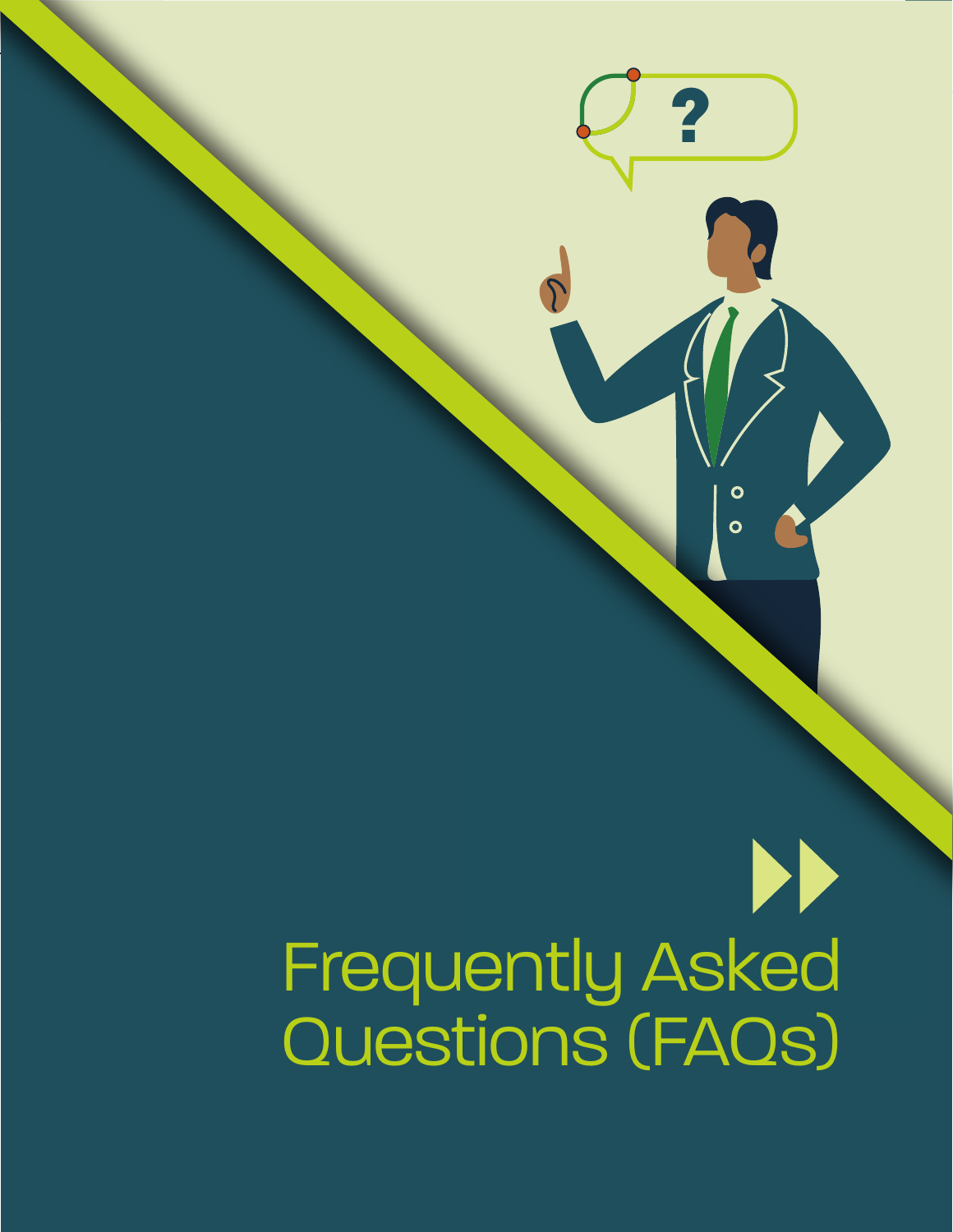

Frequently Asked Questions

# FAST Overview

#### **What is "Freeway And Street-based Transit"?**

Freeway And Street-based Transit – or "FAST" – is a scalable approach for quickly integrating "transit advantage" infrastructure along the roadway system to support enhanced transit service. The "FAST" approach prioritizes transit efficiency and reliability while improving mobility for all users.

#### **What are some examples of "transit advantage" infrastructure?**

A Freeway And Street-based Transit (FAST) corridor incorporates one or more "transit advantages," which are purposeful, scalable infrastructure investments to keep transit moving, including transit priority lanes and shoulders, such as the growing Bus On Shoulder System (BOSS) in the Triangle, as well as direct access ramps, transit signal priority and queue jumps at intersections, and near-level boarding at transit stops and stations.

#### **How do FAST corridors compare with, and complement, Bus Rapid Transit (BRT)?**

*Bus Rapid Transit (BRT)* is a highly visible, concentrated corridor investment with extensive transit advantage infrastructure, served by one or more frequent transit routes. Communities can augment BRT with complementary land use policies to focus development. The Triangle area will activate more than 25 miles of BRT this decade, and other areas are exploring BRT.

*A Freeway And Street-based Transit (FAST) corridor* can effectively provide a low-cost regional extension of and complement to bus rapid transit by enhancing non-BRT roadway segments with varying degrees of transit advantage infrastructure. An example FAST network concept in the Triangle envisions an interconnected regional transit network along 10 area roadways that links to the 5 BRT corridors and future commuter rail.

#### **What are trunkline segments?**

Trunkline segments are corridors that are shared by multiple transit routes. FAST routes could utilize BRT infrastructure creating a trunkline to enhance speed and reliability while eliminating the need to transfer.

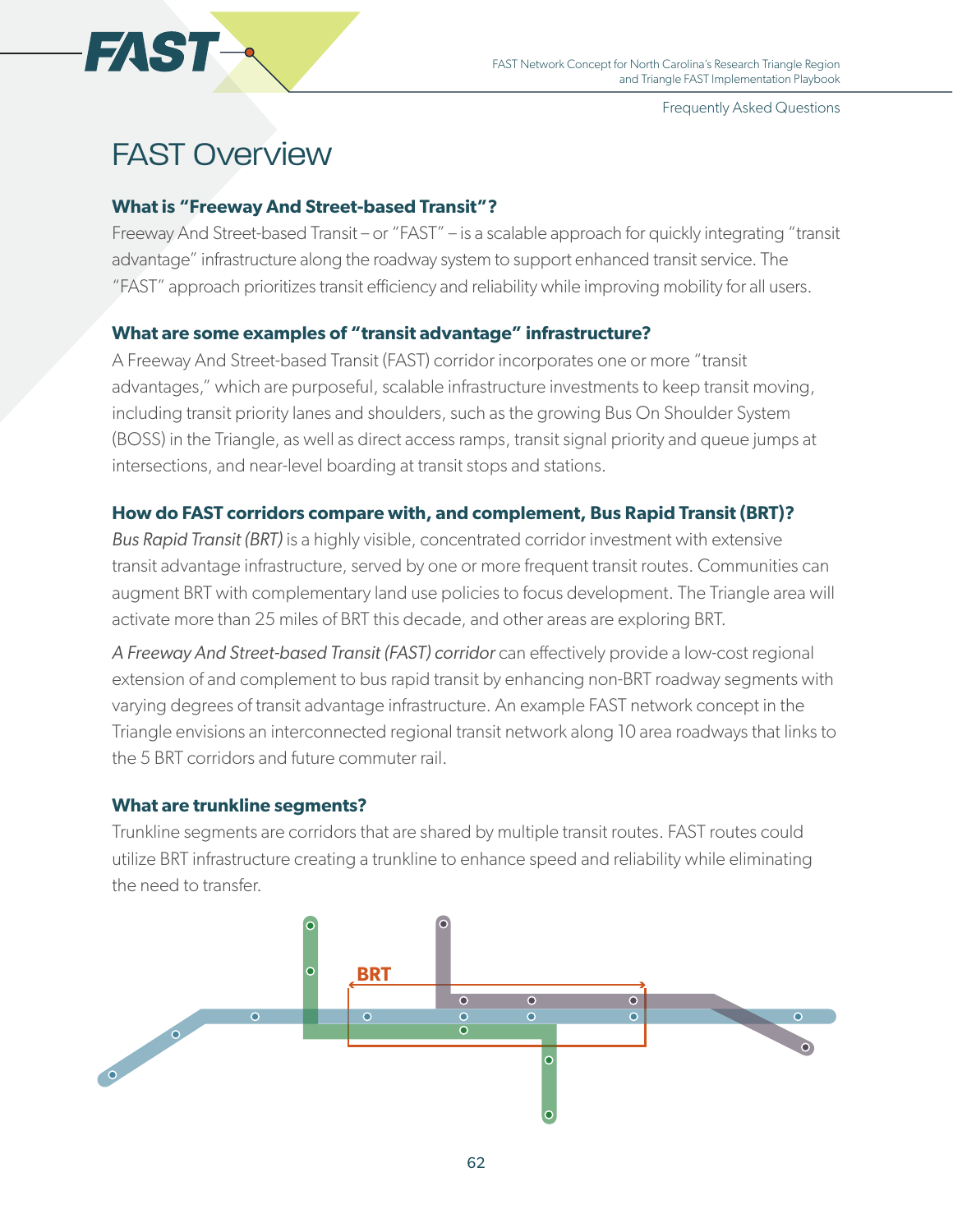

Frequently Asked Questions

#### **What is a regional FAST network?**

A regional FAST network is a series of interconnected FAST corridors with transit advantage infrastructure that can deliver rapid, frequent, and easy-to-use bus service. A FAST network leverages and improves the roadway system to connect and optimize current and future transit investments, including bus rapid transit and passenger rail, along with complementary services including vanpools and micro-transit.

Creating a regional FAST network accelerates new connections and expands overall transit network benefits, optimizing the user experience.

#### **Can the development of regional FAST networks improve equity for a community?**

Regional FAST networks will enable metropolitan areas to quickly create or expand an enhanced, interconnected regional transit system. Doing so will provide improved mobility options to more people, which increases equity and helps optimize a community's investment in public transit.

The FAST approach prioritizes scalability and cost-effectiveness, with a focus on maximizing network benefits to rapidly provide higher quality transit to as many people as possible, as quickly as possible.

## FAST study and implementation

#### **What are the goals of the 2020 FAST network study?**

The 2020 regional FAST network study was designed to inspire, inform, and advance new ideas for improving mobility by providing an example framework for institutionalizing transit accommodations. The study objectives were to develop and illustrate an example regional FAST network, create a guidance framework for quickly implementing transit advantages for communities in North Carolina, and help institutionalize transit priority measures in the statewide planning and development process.

### **How was the example regional FAST network in the Research Triangle area developed?**

The proposed corridors in the example FAST network for the Research Triangle region were identified through a robust technical process that reviewed existing roadway footprints and proposed enhancements, transit, land use, population, employment, travel, and other considerations that highlight potential demand for enhanced transit. The corridors were also reviewed for the potential to accelerate new connections and expand overall network benefits across the regional roadway system.